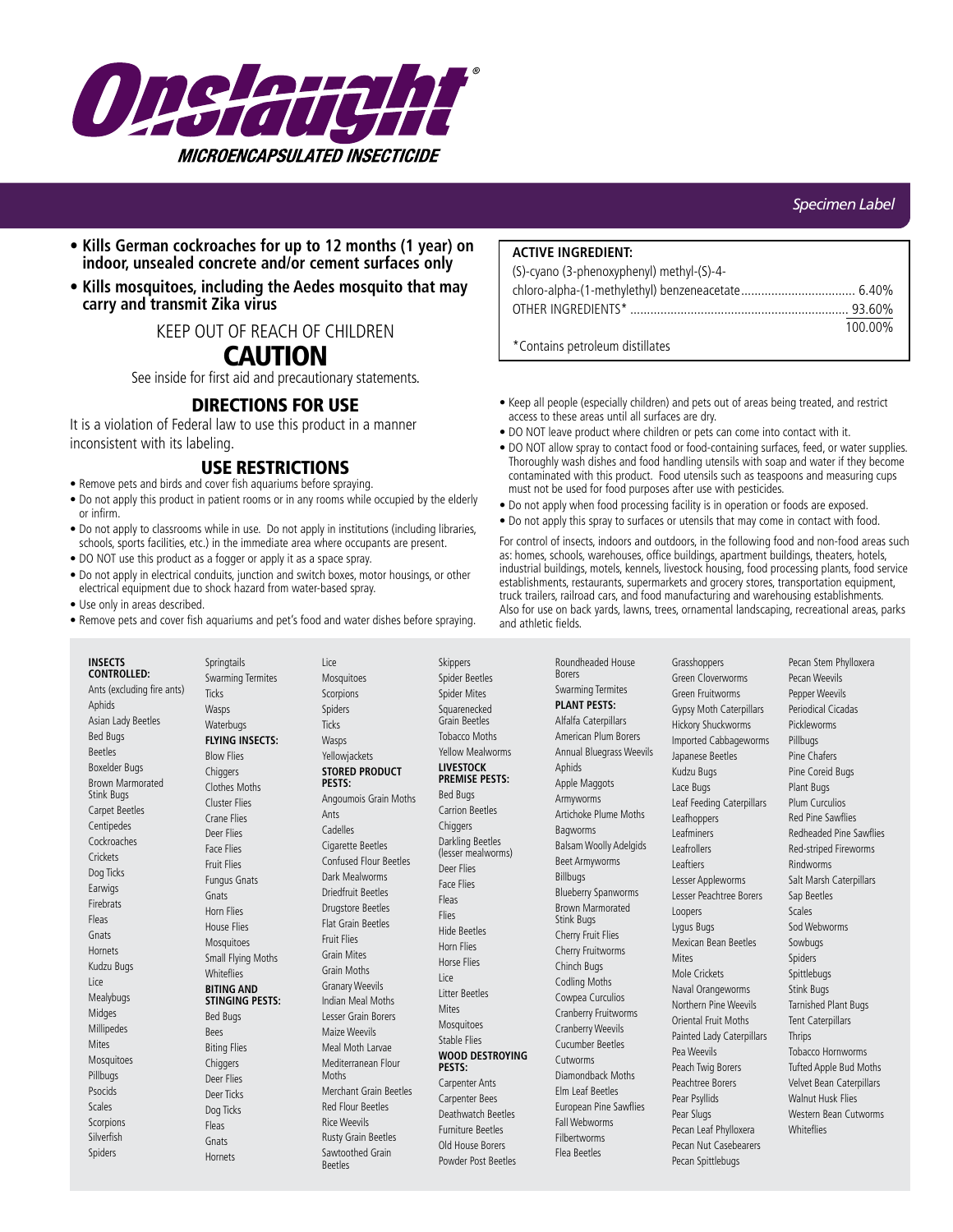#### Product information:

Onslaught® Microencapsulated Insecticide is a microencapsulated suspension concentrate containing 0.54 pound active ingredient per gallon.

Onslaught® Microencapsulated Insecticide is designed to provide long residual activity against pests listed on this label when applied as surface or spot treatments, injected into wall voids, or as a crack and crevice spray in and around residential and commercial structures, as well as on turf and landscaping. Onslaught® Microencapsulated Insecticide may be sprayed on any surface that will not be stained by water.

#### Application in food processing/handling establishments:

Application is permitted within food and non-food areas of food service and handling establishments (places other than private residences) including: restaurants, meat processing plants, grocery stores, bakeries, food manufacturing and processing establishments, and food warehousing establishments. Do not treat establishments where livestock feed is present.

Food areas include areas for receiving, storing, packing, canning, bottling, wrapping, boxing, preparing, edible waste storage, and enclosed processing systems, mills, and dairies. Serving areas are places where prepared foods are served, such as dining rooms, but excluding areas where foods may be prepared or held. Non-food areas include garbage rooms, lavatories, floor drains (to sewers), entries and vestibules, offices, locker rooms, machine rooms, garages, mop closets, and storage after canning or bottling.

General surface applications: Do not apply Onslaught® Microencapsulated Insecticide as a general surface application in food areas of the facility when the facility is in operation or food is exposed. Do not apply directly to food. Cover or remove all food and food processing equipment prior to application. After spraying in meat packing plants, bakeries, and other food processing plants, wash with an effective cleaning compound, and then rinse all equipment, benches, shelving, etc. where exposed food will be handled with potable water. Repeat applications as needed, but do not exceed more than one (1) application every (14) days.

Spot or crack and crevice applications: Spot or crack and crevice applications may be made while facility is in operation, provided exposed food is covered or removed from the area being treated. Do not apply directly to food or food-handling surfaces. Repeat applications as needed, but do not exceed more than one (1) application every (14) days.

## MIXING INSTRUCTIONS

Mix Onslaught® Microencapsulated Insecticide with water and apply with hand pressurized or power operated sprayers. Shake container of Onslaught® Microencapsulated Insecticide before diluting. Clean spray equipment before use. For dilution, add approximately half the required water to spray tank and then add the appropriate amount of Onslaught<sup>®</sup> Microencapsulated Insecticide. Agitate, and slowly add the remaining water. Agitate spray thoroughly before using and also occasionally during use to ensure dispersion. If spray filter screens are used, they should be 50 mesh or larger. Use 0.5 fluid ounce of Onslaught<sup>6</sup> Microencapsulated Insecticide in 1 gallon of water to make a spray mix containing 0.025% active ingredient. Use 1.0 fluid ounce per gallon of water to make a spray containing 0.05% active ingredient. Use 0.025% solution for light infestations or as a maintenance control rate. Use 0.05% for heavy infestations or as an initial clean-out rate. Apply twosecond bursts of spray per square foot of area being treated. Do not apply excessively; dampen surfaces, but not to the point of saturation or runoff. Remove animals from the area being treated. Only dilute Onslaught® Microencapsulated Insecticide with water.

#### **Formula for determining the active ingredient content of the finished spray mixture:**

The following formula may be used to determine the percent active ingredient that is in the sprayer tank after mixing Onslaught® Microencapsulated Insecticide:

#### **(6.4) x (number of fl. oz. of Onslaught Microencapsulated Insecticide added to tank) (Gallons of finished spray mix) x (128) = % active ingredient of spray mix**

#### Tank mixing:

Onslaught® Microencapsulated Insecticide may be tank mixed with an insect growth regulator such as NyGuard® IGR Concentrate or pyrethrum-containing products or any other currently registered pesticides unless expressly prohibited by the product label. The resulting tank mix may be applied in areas where these products are allowed to be sprayed. Do not tank mix Onslaught® Microencapsulated Insecticide with products containing dichlorvos (DDVP).

## INDOOR USE

Application rates for indoor structural pests:

|                                                  | <b>Light Infestation</b>                                                                                          |                                            | <b>Heavy Infestation</b> |                                            |                                                                  |
|--------------------------------------------------|-------------------------------------------------------------------------------------------------------------------|--------------------------------------------|--------------------------|--------------------------------------------|------------------------------------------------------------------|
| <b>Pests</b>                                     | % Active<br>Ingredient                                                                                            | <b>Dilution</b><br><b>Rate in</b><br>Water | % Active<br>Ingredient   | <b>Dilution</b><br><b>Rate</b> in<br>Water | <b>Application</b><br><b>Rate of</b><br>Mixed<br><b>Solution</b> |
| <b>Listed</b><br>Crawling<br><b>Insects</b>      | 0.025%                                                                                                            | $0.5$ fl. oz./<br>gallon                   | 0.050%                   | $1.0 \text{ fl.}$ $07$ .<br>gallon         | 1 gallon/<br>1,000 sq. ft.                                       |
| <b>Listed</b><br><b>Flying</b><br><b>Insects</b> |                                                                                                                   |                                            |                          |                                            |                                                                  |
| <b>Application</b><br><b>Methods</b>             | Apply as a broadcast surface spray, crack and crevice treatment, spot treatment,<br>or injection into wall voids. |                                            |                          |                                            |                                                                  |

#### Listed crawling insect pests indoors:

Apply as a coarse, wet spray to surfaces where these pests are normally found. Treat floors, baseboards, around doors and windows, in attics, crawl spaces, eaves, corners, closets, walls, utility pipes, storage areas, and all cracks and crevices. Treat underneath sinks, dishwashers, refrigerators, stoves, the underside of shelves, drawers, cabinets, areas behind pipes, and in all places where these insects shelter. Contact as many insects as possible with direct spray. Repeat applications as needed, but do not exceed more than one (1) application every seven (7) days.

#### For Ant control indoors:

Apply to ant trails, around garbage receptacles, and near food sources. Also apply around doors and windows and wherever these pests may find entrance to the structure. Remove sources of food through basic hygiene practices whenever possible.

#### Listed flying insect pests indoors:

Treat insect resting areas such as walls and ceilings, screens, around windows, doors, and light fixtures, and other surfaces that attract flying insects. Initiate treatments at the beginning of fly season, and repeat treatments during periods of heavy infestation.

#### Listed stinging insect pests indoors:

Apply spray to nests late in the evening when stinging insects are at rest. Thoroughly spray nest, nest entrance, and surrounding areas where insects land or walk. Treat around doors and windows, in attics, crawl spaces, and possible harborage sites or points of entry.

#### For control of Brown Dog Ticks:

Thoroughly apply as a spot treatment to infested areas such as pet beds and resting areas, nearby cracks and crevices, along and behind baseboards, window and door frames, and localized areas of floor and floor coverings where these pests may be present. DO NOT SPRAY PETS WITH THIS PRODUCT. Treat dogs and cats with a product registered for use on animals.

#### For control of Fleas:

Thoroughly apply as a fine particle broadcast spray to infested rugs, carpets, and pet resting areas. Prior to treatment, cover aquariums and fish bowls. Remove animals from the area being treated. Do not permit humans or pets to contact treated surfaces until spray has dried. Remove and replace pet bedding with clean, fresh bedding after treatment. DO NOT SPRAY PETS WITH THIS PRODUCT. Treat dogs and cats with a product registered for use on animals.

#### To control Bed Bugs:

Thoroughly clean and sanitize mattresses and box springs. Treat mattresses and box springs with an approved pesticide, such as a pyrethrin aerosol. Apply Onslaught® Microencapsulated Insecticide as a spot treatment to potential harborage sites and migration paths, and cracks and crevices, around baseboards, floorboards, headboards, and walls.

#### For control of stored product pests:

Spray thoroughly around and into floor drains, non-food conveyors, benches, pipes, pallets, moist areas, storage racks, pieces of equipment, and other areas where stored product pests may be found. Tank-mix or sequential use of an insect growth regulator, such as NyGuard® IGR Concentrate, is recommended to break the insect reproduction cycle. Do not apply this spray to surfaces or utensils that may come in contact with food, since excessive residues in food may result.

#### To treat voids in equipment and structures:

To kill insects harboring in wall voids and other inaccessible spaces in equipment and structures, use injection equipment designed for deep void applications. Follow the injection equipment manufacturer's recommendations for proper set up and air pressures. Place the applicator tip at or into the void space to be treated. For inaccessible voids,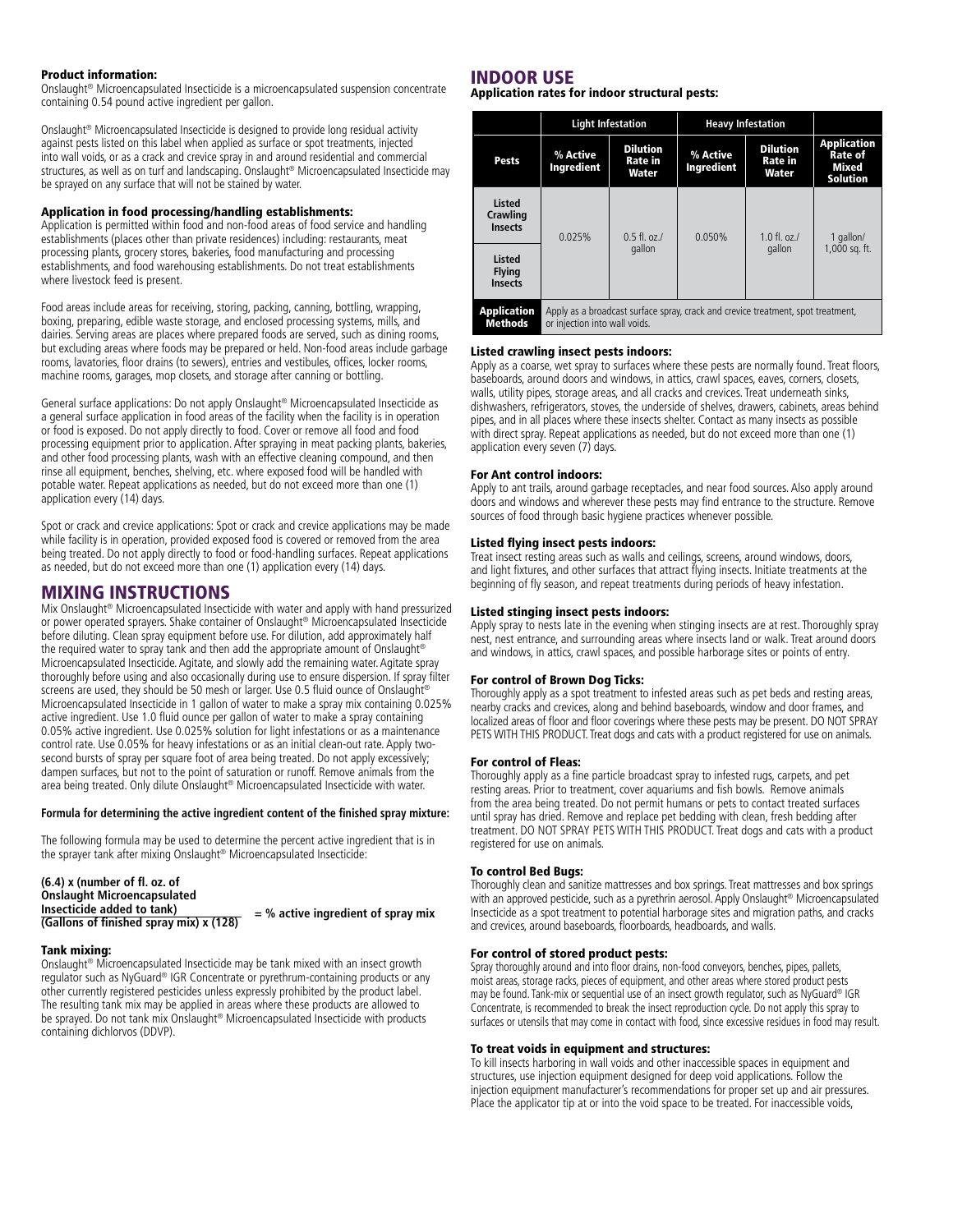it may be necessary to drill an access hole(s). Inject product into the void space in short bursts, allowing air pressure to push insecticide deep into the space. Do not apply to the point of runoff or drip. Ventilate area thoroughly before re-entry. Do not reapply more than every fourteen (14) days.

#### To kill the accessible stages of listed granary insects:

Use this concentrate to treat grain storage facilities, and other listed areas, for stored product pest control. For control of exposed adult and immature stages of stored product pests, apply to cracks, crevices, and other surfaces where the pests have been seen or have harborage. Treat areas where products are stored before filling with the product. Apply at the rates listed above, using one gallon of spray mix per 1,000 square feet of surface area to be treated. Cleaning all areas prior to use will increase levels of control. Remove and destroy foodstuffs infested with pests.

Repeat application as needed, but do not exceed more than one application every fourteen (14) days.

# USE IN AND AROUND LIVESTOCK HOUSING

For use in and around unoccupied areas of livestock facilities, such as, but not limited to: barns, cow and calf pens and hutches, dairy barns and milk rooms, hog barns, horse barns, sheep barns, poultry houses, and rabbit hutches. Do not contaminate milk, food, or drinking water. Remove animals from area being treated. Cover feeders and waterers. Do not apply or allow insecticide to drift onto animals. Do not allow animals to enter treated areas until spray solution has dried.

|                                          | <b>Light Infestation</b>                                                                                        |                                                                        | <b>Heavy Infestation</b> |                                                                        |
|------------------------------------------|-----------------------------------------------------------------------------------------------------------------|------------------------------------------------------------------------|--------------------------|------------------------------------------------------------------------|
| Pests                                    | % Active<br><b>Ingredient</b>                                                                                   | <b>Dilution Rate</b><br>in Water                                       | % Active<br>Ingredient   | <b>Dilution Rate</b><br>in Water                                       |
| <b>Listed</b><br><b>Crawling Insects</b> |                                                                                                                 | 0.5 fl. oz./gallon<br>or sufficient water<br>to cover 1.000<br>sg. ft. | 0.050%                   | 1.0 fl. oz./gallon<br>or sufficient water<br>to cover 1.000<br>sq. ft. |
| * Including Litter<br><b>Beetles</b>     | 0.025%                                                                                                          |                                                                        |                          |                                                                        |
| <b>Listed</b><br><b>Flying Insects</b>   |                                                                                                                 |                                                                        |                          |                                                                        |
| <b>Application</b><br><b>Methods</b>     | Apply as a general surface spray, crack and crevice treatment, spot treatment,<br>or injection into wall voids. |                                                                        |                          |                                                                        |

#### Listed crawling insect pests in livestock and poultry premises:

Apply as a general surface, spot treatment, and/or crack and crevice treatment. Apply to floors and vertical and overhead surfaces where crawling insects are or may be present. Treat stanchions, pipes, windows, doors, posts, cage framing, gates, under (but not in) feeders, and other areas where insects hide or congregate. To reduce immigration of insects, make a perimeter treatment around the outside of building foundations. Apply in a uniform band 1 to 3 feet up the exterior foundation wall and 3 to 6 feet out from the foundation.

#### Litter Beetle control in livestock and poultry premises:

To control Litter Beetles (darkling, hide, and carrion beetles), apply Onslaught® Microencapsulated Insecticide to walls and floors at cleanout and before reintroduction of animals. Treat areas where beetles frequently occur, such as walls, supports, cages, cage framing, stalls, and around feeders. To reduce immigration of insects, make a perimeter treatment around the outside of building foundations. Apply in a uniform band 1 to 3 feet up the exterior foundation wall and 3 to 6 feet out from the foundation.

#### Listed flying insect pests in livestock and poultry premises:

For residual control of listed flying insects, treat insect resting areas such walls, ceilings, screens, around windows, doors, light fixtures, and other surfaces that attract flying insects. Initiate treatments at the beginning of fly season and repeat treatments during periods of heavy infestation.

# OUTDOOR USE

#### Use Restrictions:

- Do not spray in or near fish ponds or other bodies of water.
- Do not water the treated area to the point of runoff.
- Do not make applications during the rain.
- Do not apply directly to sewers or drains, or any area like a gutter where drainage to sewers, storm drains, water bodies, or aquatic habitat can occur, except as directed by this label.
- Not for use on plants being grown for sale or other commercial use. Not for use in nurseries, sod farms or golf courses.
- All outdoor applications, if permitted elsewhere on this label must be limited to spot or crack and crevice treatments only, except for the following permitted uses, if allowed elsewhere on this label:
- 1. Applications to soil or vegetation, as listed on this label;
- 2. Applications to lawns, turf, and other vegetation, as listed on this label;
- 3. Applications to the side of a building, up to a maximum height of 3 feet above grade;
- 4. Application to underside of eaves, soffits, doors, or windows permanently protected from rainfall by a covering, overhang, awning, or other structure;
- 5. Applications around potential pest entry points into buildings, when limited to a surface band not to exceed one inch in width;
- 6. Applications made through the use of a coarse, low pressure spray to only those portions of surfaces that are directly above bare soil, lawn, turf, mulch or other vegetation, as listed on this label, and not over an impervious surface, drainage or other condition that could result in runoff into storm drains, drainage ditches, gutters, or surface waters in order to control occasional invaders or aggregating pests as listed on this label.

#### Application Rates for Outdoor Pests

|                                                                                      | Concentration<br>of active<br>ingredient | <b>Dilution rate</b><br>in water                                                                                                             | <b>Application</b><br>method(s)                                                                                    |  |
|--------------------------------------------------------------------------------------|------------------------------------------|----------------------------------------------------------------------------------------------------------------------------------------------|--------------------------------------------------------------------------------------------------------------------|--|
| <b>Treating exterior</b><br>walls, foundations<br>and structures                     | 0.025% to 0.050%                         | $0.5$ to 1.0 fl. oz./<br>gallon or 0.5 to<br>$1.0 \text{ fl.}$ $oz.$<br>in sufficient water to<br>cover 1,000 sq. ft.                        | Apply as a coarse,<br>wet spray<br>• General surface spray<br>• Crack and crevice<br>treatment<br>• Spot treatment |  |
| <b>Treating nests and</b><br>harborage areas of<br>listed stinging insects           | 0.050%                                   | 1.0 fl. oz./gallon<br>or $1.0$ fl. $oz$ , in<br>sufficient water to<br>cover 1,000 sq. ft.                                                   |                                                                                                                    |  |
| <b>To control Swarming</b><br><b>Termites and listed</b><br>wood destroying<br>pests | 0.050%                                   | 1.0 fl. oz./gallon<br>or $1.0$ fl. oz. in<br>sufficient water to<br>cover 1,000 sq. ft.                                                      |                                                                                                                    |  |
| <b>Treating ornamental</b><br>trees and landscapes                                   | 0.005% to 0.050%                         | $0.1$ to $1.0$ fl. oz./<br>gallon or 0.1 to<br>$10f$ $0z$<br>in sufficient water to<br>cover 1,000 sq. ft.                                   | Apply as a spray<br>• Broadcast spray<br>treatment<br>• Foliar spray treatment                                     |  |
| <b>Mosquito breeding</b><br>sites                                                    | 0.025%                                   | 0.5 fl. oz./gallon<br>or $0.5$ fl. $oz$ , in<br>sufficient water to<br>cover 1,000 sq. ft.                                                   |                                                                                                                    |  |
| <b>Treating lawns</b><br>and turf                                                    | 0.005% to 0.050%                         | $0.1$ to $1.0$ fl. oz./<br>gallon or 0.1 to<br>1.0 fl. oz. in sufficient<br>water to cover 1,000<br>sq. ft. or<br>4.3 to 43 fl. oz. per acre | Apply as a coarse,<br>wet spray<br>• Broadcast spray<br>treatment                                                  |  |

#### Treating exterior walls, foundations and structures:

To control infestations of listed pests, treat exterior surfaces of buildings, walls, window frames, around garbage cans, eaves, cracks and crevices, porches, decks, gazebos, patios, carports, garages, fence lines, and other areas where pests are active or may be hiding.

To help prevent insect infestation of buildings: Treat a 2 to 6 foot band of soil or other substrate adjacent to buildings. Treat building foundation to a height of 2 to 3 feet. Treat exterior walls, eaves, cracks and crevices, and other areas where listed pests are active, and may find entrance into building.

Apply with sufficient water to adequately cover the area being treated, but do not allow dripping or runoff to occur. Alternate mixing directions are to use 2 to 4 fluid ounces of concentrate per 50 gallons of water.

#### Listed stinging insect control outdoors:

For listed stinging insects, apply spray solution to nests and harborage areas late in the evening when stinging insects are commonly at rest. Thoroughly spray nest, nest entrance, harborage sites, and surrounding areas where insects land or walk. For nests inside walls, inject sufficient spray to treat nest. Do not use in areas where an electrical shock hazard exists. For applications made when pests are active, applicator should wear protective equipment as required. Repeat application when there are signs of renewed insect activity.

For Yellowjacket control, Onslaught® Microencapsulated Insecticide can be mixed with baits in traps. Follow trap instructions for preparation of bait.

#### Insect control in ornamental trees and landscapes:

For residential and commercial trees, shrubs, ground covers, and bedding and foliage plants that will not be harvested for food, apply Onslaught® Microencapsulated Insecticide in appropriate volumes of water to obtain thorough coverage. Apply as a full-coverage foliar spray, applying to the point of drip but not runoff. Treat active soil pests with an application to surrounding soil. Repeat treatments as necessary to achieve control, using higher application rates as pest pressure and foliage area increases. Repeat applications as necessary, but no more than once every seven (7) days. Certain plants may be sensitive to the final spray solution. A small-scale test is recommended to verify safety to ornamental plants. Spray and observe for one (1) week prior to application of an entire planting.